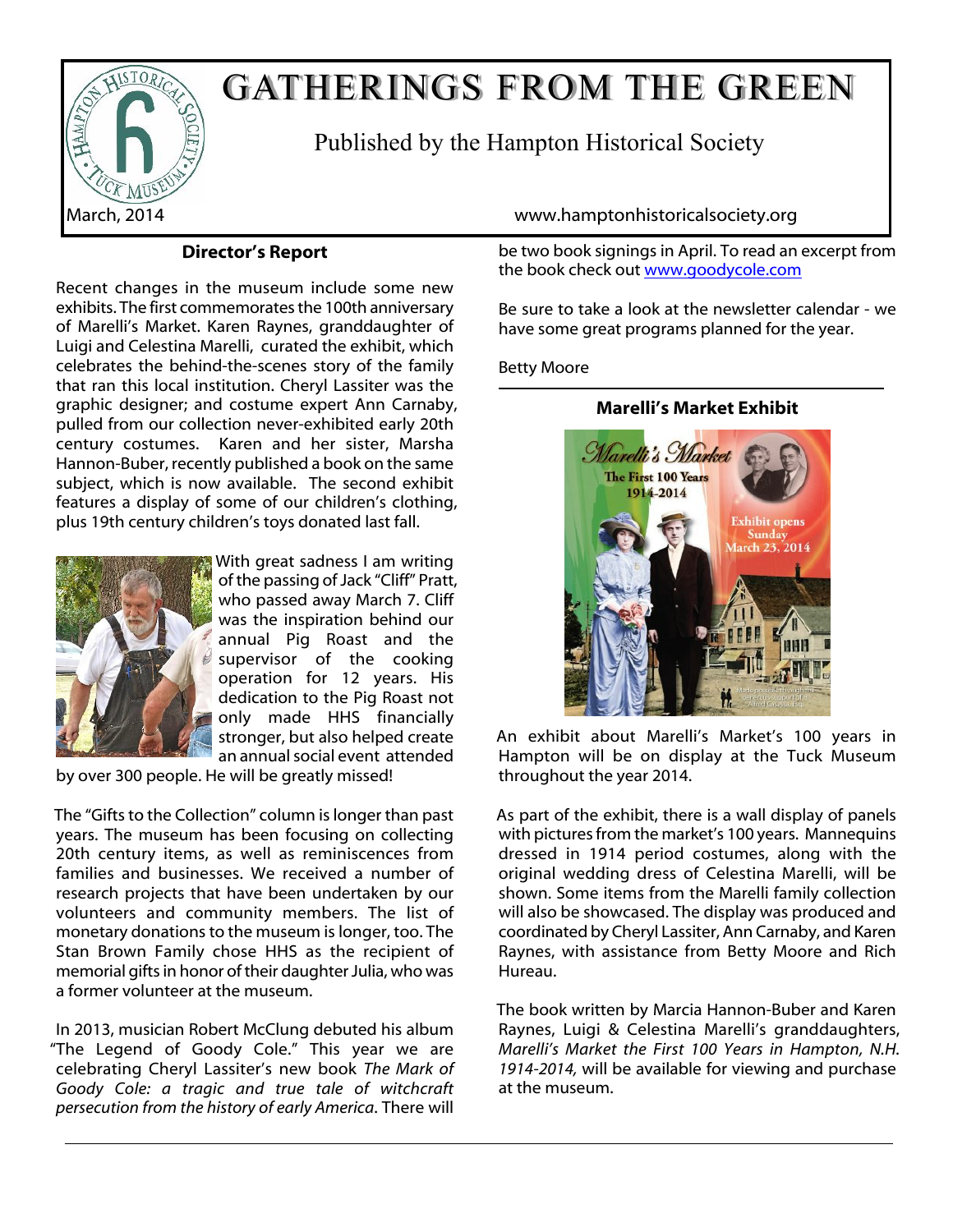# **Rediscovering Hampton**

The task of preserving information found in the old Town Records has begun. Thanks to Cheryl Lassiter and Rich Hureau for kicking off this project, which began with the backbreaking task of photographing each page of old books locked in a safe, under guard by the town clerk. At first glance, many of the topics may appear mundane, from vital records, town meetings, problems with stray animals, ear markings, and fencing. And Dow has used much of this data in writing Hampton's History. But we're reopening the time capsule of early America, the exact words written down hundreds of years ago. These records are the town's diary of settlement and seeds of growing unrest, of revolution, of intimate facts about frenzied days, of Indian attacks and waves of disease.

In addition, Bill Teschek lent us the Lane Library's films of many torn documents from old Town Records. Unfortunately, these were impossible to read, but local surveyor Tocky Bialobrzeski and I utilized a computerized 35mm film scanning system and "fixed" the pages that were dark and blurry. Successful results promise their complete publication. The data is now being indexed, and it contains too many uses for one to imagine, but the most important discovery for me was the returns of original grants, laying out of roads and early divisions. The formidable task of settling a town is more easily understood when you read about boundary disputes or damages owed to property owners for land taken in order to build a road.

For example, I discovered that Division 1 not only surrounded the Deacon Tuck Gristmill, but that many of the new lots laid out there in the early 1700s were measured by a specific distance or direction from that gristmill or from the sea. Within those tiny details, Tocky was able to determine where we may locate the actual foot dam that Deacon Tuck installed in 1709 at Sleeper's Springs, to divert the flow of water toward his mill pond.

This research will produce the first-ever publication of Hampton's early surveyors' works and soon will be available online. For every founding family there's now more to discover, and even Hampton's daughter towns will benefit from this endeavor.

#### Candice Stellmach

# **Rita Palmer –Unlikely Heroine**

Rita Palmer, a young nurse from Hampton, joins the Army Nurse Corps in 1940 to see the world and thinks she has accepted a plum assignment in the Philippines. Instead, she practices battlefield nursing in a malaria infested jungle and, in a harrowing series of events, she becomes one of the first female prisoners of war when her



evacuation plane is damaged on take-off. Ultimately Rita and her companions are forced to surrender to the Japanese and join other captured Army nurses at the Santo Tomas internment camp in Manila. The nurses organize and run a camp hospital for three years, serving 3700 prisoners.

This band of nurses became known as the "Angles of Bataan and Corregidor," and their battlefield heroism inspired WWII patriotism, movies, and books. Wounded during an early Japanese attack, Rita was one of the first women to receive a Purple Heart. Her unbelievable and inspiring story will be revealed at the Tuck Museum, Sunday, March 23 at 2PM. For more information call 926-2543.

#### **Correction**

In the November, 2013 printed edition of this publication, there is a list of volunteer time. In the section for volunteers with 25-100 hours, we left out the following names:

Liz Premo Diane Riley

Bob Wallace

We regret the error and will never make another, starting next week…

#### **Mission**

The mission of the Hampton Historical Society is to increase public knowledge and understanding of the history and cultural heritage of the town of Hampton, New Hampshire, from its earliest inhabitants to the present generation. We will communicate that history through an active museum, educational programs, and a resource library.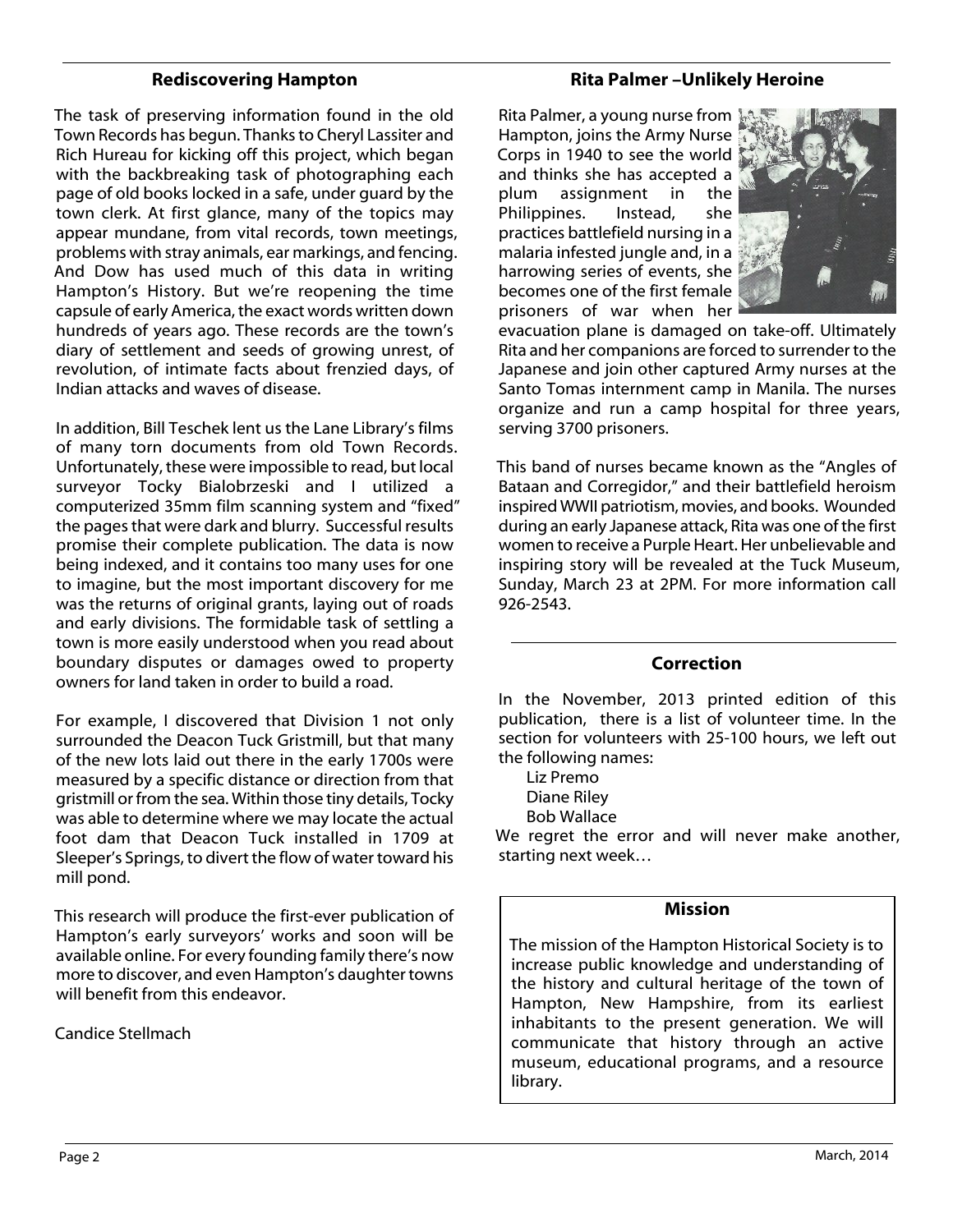# **Gifts to the Collection - 2013**

- **●** Picture of GAR member Jacob Tallant Godfrey; scrapbook of Ruth Leavitt Palmer; 5 WWII medals **Allen Palmer**
- **●** Postcard of the Wave Motel; photographs of: "The Willows", the Hampton Court House, 375th photos, fires at Hampton Beach; photo album on HHS "Lilac Sunday", shopping bag from The Greenery – **Karen Raynes**
- **●** Program script "A Hampton Woman in the Needletrades"; CD Seaborn Cotton's Journal (from Special Collections NEGHS) – **Cheryl Lassiter**
- **●** Sheet music "Let's Go Down to Hampton Beach" autographed by Bill Elliot **Charles Hayes**
- **●** Postcard of the Casino dance floor  **Mary Broderick**
- **●** Photograph of the house and barn at 53/55 Park Avenue  **Karen Simas**
- **●** Cinnamon barrel, rubber stamp from Staples Hardware (Hampton Beach), Junior Birdman correspondence, postcard collection; Polaroid instruction book; ration stamps; collection of Hampton area road maps – **Percy Annis, Jr.**
- **●** Pencil case and pens **Margaret Dennett**
- **●** Hampton Playhouse: playbills, posters and children's workshop programs **Joseph Reynolds**
- **●** DVD "Farming 101" by Peter Randall **Joshua Silveira**
- **●** Photographs of the Hampton District Courthouse, collection of genealogy, census and military research books **– Candice Stellmach**
- **●** Valuation of Hampton, NH 1929 **Mary Ann Pike**
- **●** Hampton District Courthouse sign and related materials **Town of Hampton**
- **●** Framed postcard of Winnacunnet Road **Phillip Bean**
- **●** Collection of buttons and pins  **John Holman**
- **●** Women's glove collection  **Donor Unknown**
- **●** Pamphlet "Hampton Beach and What I Saw There" **Carol Goodwin**
- **●** Fire-fighting books for children- **Bill Jenaway**
- **●** Photographs relating to Oliver Godfrey **Richard Dennison**
- Edison Golden Records, bottle collection, papers relating to the 375th committee **Betty Moore**
- **●** Permission to photograph copy of E.P. Young Journal and Hampton business ledger; copy of Eagle House Register – **Nat Figuers**
- **●** Oil painting "Grist Mill on High Street" **Willis Lefavour**
- **●** Can of B-3 rations **Robert Wallace**
- **●** Goody Cole Doll made for 375th Celebration **Terri Wenzel**
- **●** Receipt for ½ share of Samuel Philbrick's schooner (1767) **Hollis Broderick**
- **●** Memorabilia relating to Harry Parr, Memorial Day Ceremony 1994, photograph of Mitchell's Express, photograph of Hampton Center 1933, Parr Family history, 1939-40 class photo, HA "Script" basketball issue, HA&HS Yearbook 1945; HA&HS 65th anniversary souvenir issue– **Lorraine Parr Busch**
- **●** Books written by local authors Thomas C. and/or Rosemary Claire "Just Rye Harbor", " Pharos: A Lighthouse for Alexandria", "Memories for the Future"," Oceanside History at Rye Beach and the Farragut" - **Rosemary Clarie**
- **●** Books "Where's the Fire?"and "Between Marsh and Sea" **Lynn Goodman**
- **●** 375th Celebration items including: "town crier" scroll, U.S. Senate Congressional Record regarding celebration, proclamations from the governor, the NH House and the NH Senate; car show dash plaque- **375th committee**
- **●** J.A. Lane Day Book and store receipts (1913-1914)  **Bruce Dow**
- **●** Tuck Baseball Bat signed by the HPD from the 375th weekend **Hampton Police Association**
- **●** 375th celebration photographs **Linda Larch**
- **●** Framed photograph of Hampton Depot c.1880s, framed Centre School photo through **Lane Memorial Library**
- **●** HA&HS memorabilia (tickets, programs)  **Hampton Falls Historical Society**
- **●** Fireman's dress hat  **Charlotte Fitts**
- **●** Photographs of the 1938 hurricane **Sally Bradshaw Curran**
- **●** 375th bell and scroll **Larry Douglas and John Woodburn**
- **●** Woman's wool jacket c. 1920s **Beverly Hollingsworth**

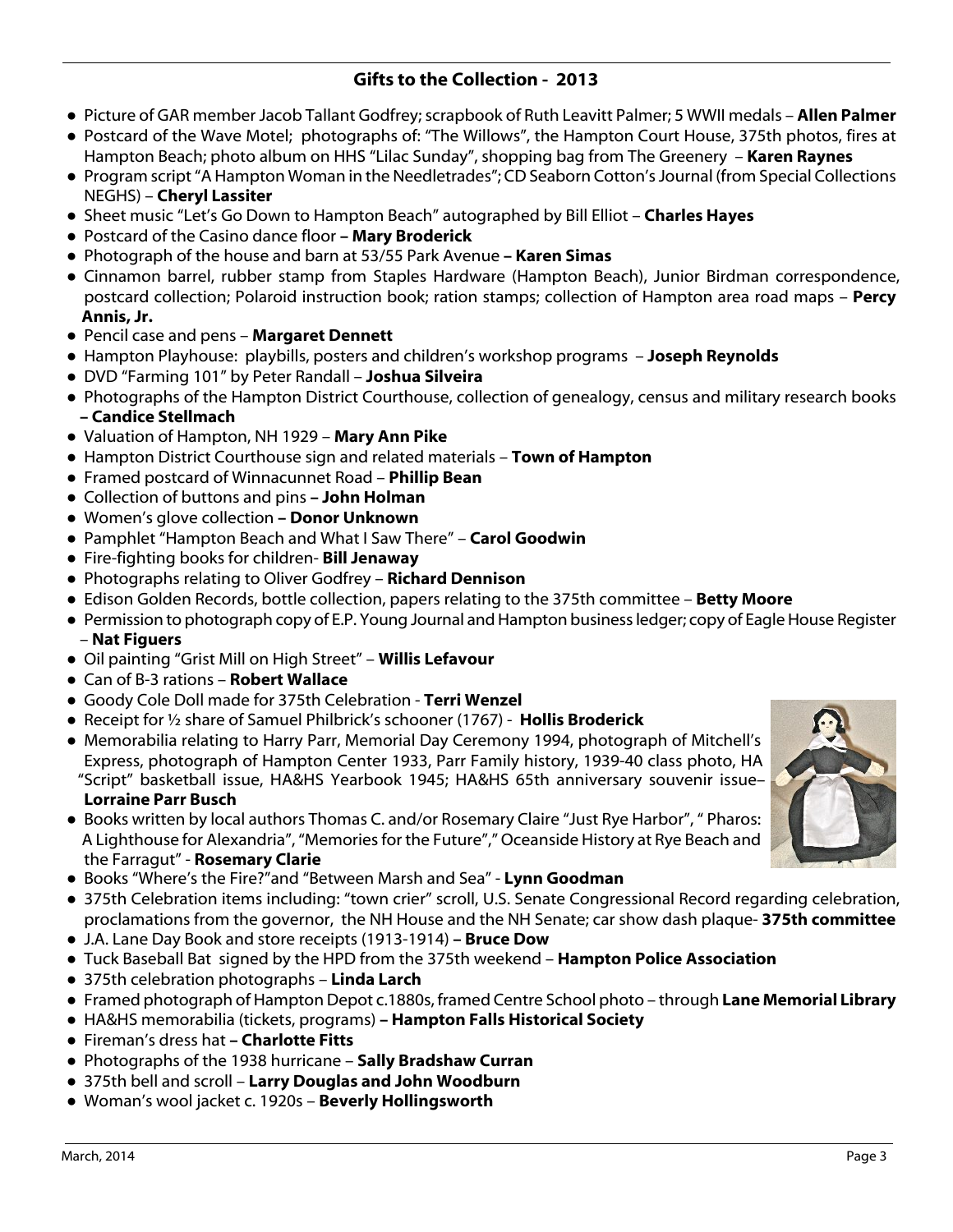Page 4

- **●** Dolls, children's items, quilts, Goody Cole Society membership, daguerreotypes, graduation invitation and diploma of Carrie Newell Chase, mantle clock, powder horns, powder holder, canteen, wooden club, Lamott genealogy, deeds 1791-1948, receipts of Austin B. Blake, receipts 1926-1952, Mace GAR picture, school photos, skiff and equipment belonging to Ralph and Roger B. Mace, oyster tongs, tools; WWII Japanese money, collection of NH outdoor guides, DAR medal, photos of Roger Mace, diploma Roger Winslow Mace, postcards Ralph Mace license **– Nancy Mace Benham**
- **●** Peabody family genealogy **Diane Dostie Cole**
- **●** CD photos of Waltzer family at Hampton Beach, notebook of Hampton Vietnam veterans **Duane Waltzer**
- **●** Print "The Country Schoolhouse" by Winslow Homer  **Priscilla Thoen**
- **●** Cream pitcher hand painted by Belle Lamprey  **Elizabeth Aykroyd**
- **●** CDs "The Legend of Goody Cole", Goody Cole air mail cover 1938  **Robert McClung**
- **●** Harris Real Estate photos- **Lorraine Pavarotti**
- **●** Children's toys including: Noah's ark, wagon, wax doll, pattern for doll clothes, boxes, book "Little Mama", collection of small metal toys – **Meghan Perry**
- **●** Stoneware jugs, duck decoy **Maureen Moran**
- **●** Windsor chair, black cape, 1938 tercentenary & negative (some people identified) –**Gary Mac Issac**
- **●** Quilt, collection of books, women's undergarments, corset bag, denture holders **Kathryn McLaughlin**
- **●** Fishing equipment: buoys, trug, floats and weights and pulley  **Eileen Underwood**
- **●** Photographs Hampton Beach c. 1950s **Sara Carey Hull**
- **●** Perkins family growth chart, Hampton Playhouse 50 Years sign **Ann Carnaby**
- **●** Slave whip  **Betsy Davis**
- **●** Research transcriptions of Simon N. Lamprey Civil War letters **Cheryl Lassiter & Betty Moore**
- **●** Research –"Hampton NH Civil War Regiments and Soldiers"  **Rich Hureau and Candice Stellmach**
- **●** Books: "Answering the Call: Hampton, NH in the American Civil War 1861-1865", "Early American Furniture", "For Home and Country", "We Band of Angels", "Jane Means Appleton", " Marelli's Market the First 100 Years"; reports: 2012 Town of Hampton Annual Report, School Annual Report 2013; 2012 Hampton Beach Visitor's Guide; poster of the 2013 Sand Sculpture competition; Hampton 375th memorabilia (t-shirt, poster); 2013 Seafood Festival program; map downtown corridor study 2013– **Tuck Museum Collection Committee**

| <b>Board of Trustees and Officers</b> |
|---------------------------------------|
|---------------------------------------|

President - Candice Stellmach Vice President - Mark McFarlin Secretary - Katrin Grant Treasurer - Ben Moore

# **Trustees**

Rusty Bridle Bob Dennett Valerie Giannusa Rick Griffin Rich Hureau Ken Lobdell Dyana Martin Linda Metcalf Sammi Moe Liz Premo Karen Raynes



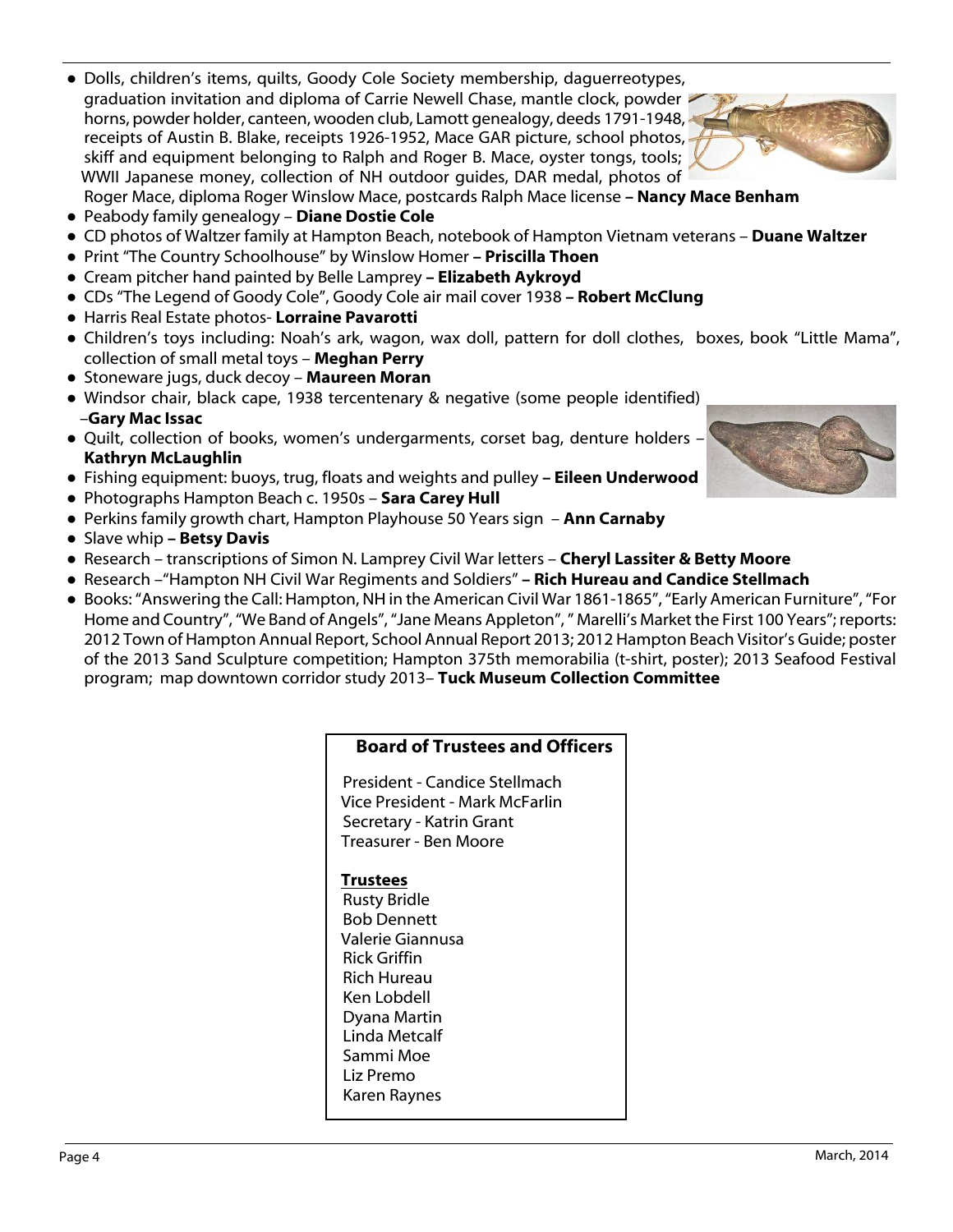# **Donors to the Operating Fund, Endowment Fund, and Building Fund**

We recognize with thanks the following members who made donations to the Operating Fund, the Endowment Fund, and the Building Fund during the annual appeal. Their gifts are extremely important to our on-going success.

234 Lafayette Road Realty LLC Percy P. Annis, Jr. Douglas and Elizabeth Aykroyd Mr. & Mrs. Walter L. Beaulieu Tom & Ginny Bridge Steve Brigandi Alfred H. & Barbara Carlson H. Alfred Casassa Mr. & Mrs. Edward Caylor Mr. & Mrs. Tom Clarie Michael & Kathleen Compos J. Kenneth Cozier Jr. Louis & Mary D'ambrosio Mr. & Mrs. David DeGagne Mrs. Margaret D. Dennett Richard S. Dennison Jean DeZarn Mr. & Mrs. Gerald Dignam Allan Ditchfield Mr. & Mrs. William K. Dustin Eric & Alicia Fachon Mr. & Mrs. Stephen Falzone Ingrid Faust Jack & Carol Feeney Carolyn Fluke William & Loretta Gallagher Galley Hatch Restaurant, Inc. John & Linda Gebhart Mr. & Mrs. Richard Goodman

Constance Gough Pat Grandmaison Katrin Grant Lloyd T. Graves John Hall Mary Jo Haskell Mr. & Mrs. Royal E. Haynes Mr. & Mrs. Douglas E. Hunter, Jr. Mr. Richard Hureau Mr. Hal Inglis Bruce Inglis Mr. & Mrs. Bill Keating Mr. & Mrs. Richard King Mary Alyce Knightly Leonard & Kathleen Kopala Ken Lobdell Vivianne Marcotte Sandra VanHorne Marston John K. Martin Mr. & Mrs. Edward T. McDermott Frank & Rose McEachern Glenn & Patricia McKenzie Fran & Bonnie McMahon Mr. Dean Merrill Mr. Russell A. Merrill Mr. & Mrs. James E. Metcalf Mr. & Mrs. Byron Moe Mr. & Mrs. Ben Moore Chuck & Pat Navin

Kathleen Nixon B J "Doc" Noel Patricia O'Keefe Mr. & Mrs. Joseph F.O'Shaughnessy Mr. & Mrs. Jeffrey B. Palmer Mrs. Irene Palmer Carol Palmer Mr. Allen G. Palmer Mr. & Mrs. Cliff Pratt Mrs. Linda Quinn Barbara Renaud Kevin & Maryrae Reusch & Family Chet & Diane Riley Geraldine Ross Mr. & Mrs. Jeremy J. Sawyer Rosemarie Schwartz Lucinda T. Spaney John & Marie Stewart Howard & Nancy Stiles Mr. & Mrs. Roger R. Sylvester Mr. & Mrs. Richard A. Taylor Arnet & Anne Taylor Priscilla Ann Thoen The Tirrell Family Mr. Roger Towle John & Jennifer Troiano Mr. Robert D. Wallace Art & Mickey Wardle Mr. Alfonso Webb Sr.

# **Gifts in Memory of Julia Brown**

These gifts are being placed in the Building Fund

- Arthur, Stanwood and Jewel Brown Carolyn Bates Shaun & Ellen Berry Frederick C. Betley Bluejay Motel, Mary LaMontagne Ron & Nancy Bottom Robert Broadbent Robert Brooks & Family Ed & Janet Caylor, Rachel Caylor Lane The Colt Family Mr & Mrs Cedric H. Dustin, Jr Nancy Fogg Holmes & Ells, PLLC Doug & Sally Hunter
- Judson & Gail Keach Mr. William F. Kenney Norm Lavigne Nancy Massett Dean Merrill & Tobey & Merrill Russ and Ada Merrill Stephen & Barb Miller Loring & Judith Mills Ben & Betty Moore Dale Moulton NH Automobile Dealers Assoc Northeast Lantern Ltd, c/o Skip Heal Barbara And Leonard Novak Debra Noyes
- Peter Osborn Lois Page Mr. & Mrs. Charles Savage Jeremy & Barbara Sawyer Richard Silveman John and Nancy Singleton Stuart Spooner Edward Tate Wal Mart employees Arthur Wardle Mrs Frances Winch Margaret & John Woodburn Woof Pet Nutrition